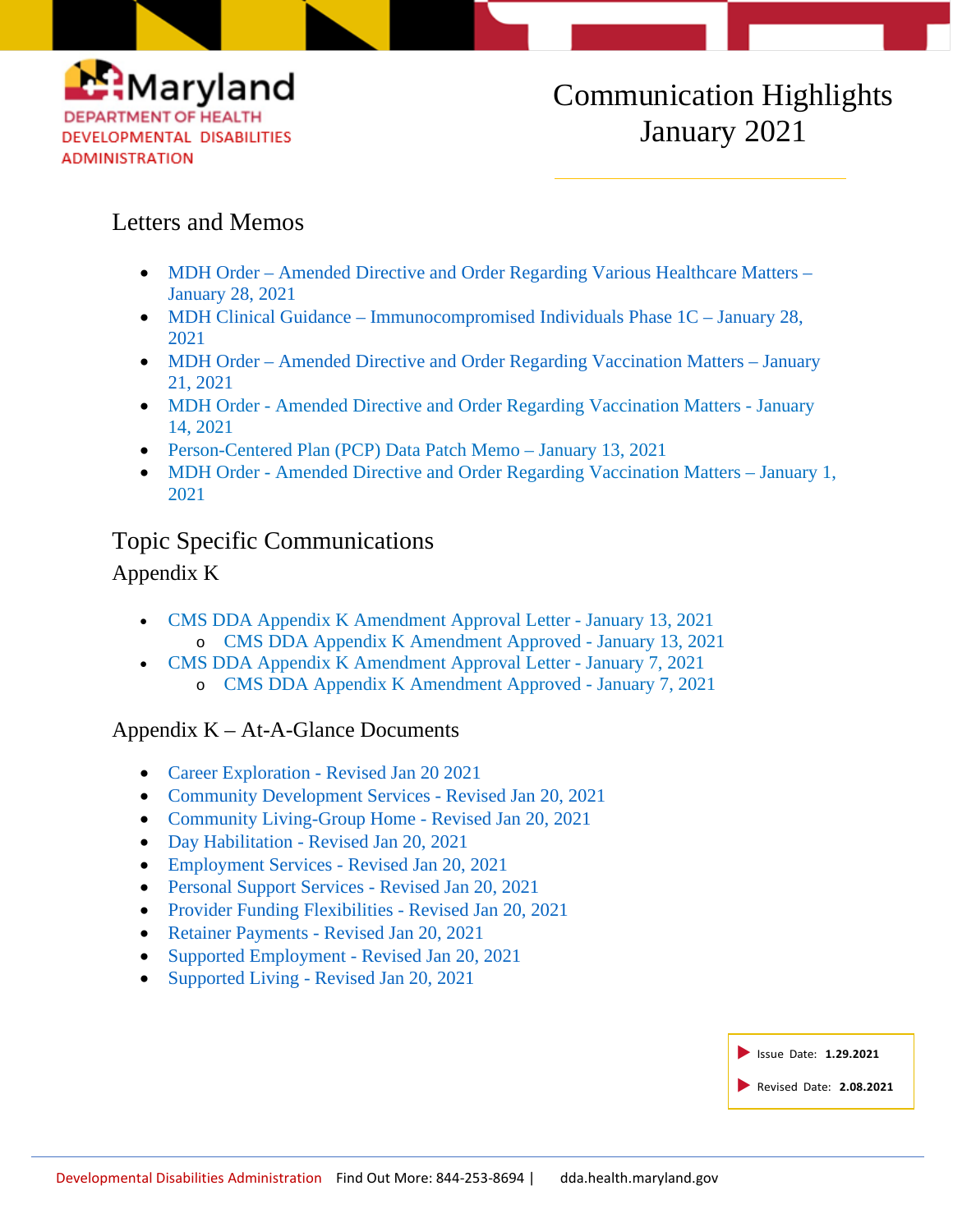

#### Appendix K –Guidance

• DDA Appendix K #3 - [Personal Supports Authorization and Exceptions -](https://dda.health.maryland.gov/Documents/COVID%2019%20Documents/Appendix%20K/1.29.21/DDA%20Appendix%20K%203-%20Personal%20Supports%20Authorization%20and%20Expectations%20-%20Revised%20January%2029%202021.pdf) Revised Jan 29, [2021](https://dda.health.maryland.gov/Documents/COVID%2019%20Documents/Appendix%20K/1.29.21/DDA%20Appendix%20K%203-%20Personal%20Supports%20Authorization%20and%20Expectations%20-%20Revised%20January%2029%202021.pdf)

#### DDA Waiver Programs – Amendment # 3

- Community Pathways Waiver [Amendment #3 Approval Letter -](https://dda.health.maryland.gov/Documents/Waiver%20Documents/Community%20Pathways%20Waiver/MD%200023.R07.05%20Approval%20Letter%20SIGNED%201-19-2021.pdf) January 19, 2021
	- o [Community Pathways Waiver Amendment #3 2021, Effective January 19, 2021](https://dda.health.maryland.gov/Documents/Waiver%20Documents/Community%20Pathways%20Waiver/CPW%20Amendment%203%20effective%20011921.PDF)
	- o Community Pathways Waiver [Amendment #3 Track Change Documents –](https://dda.health.maryland.gov/Pages/Community_Pathways_Waiver_Amendment_3_2020.aspx) [January 19, 2021](https://dda.health.maryland.gov/Pages/Community_Pathways_Waiver_Amendment_3_2020.aspx)
	- o [CMS 1st Round of Informal Request for Additional Information -](https://dda.health.maryland.gov/Documents/Waiver%20Documents/Community%20Pathways%20Waiver/CMS%201st%20Round%20-%20MDH%20response%20to%20MD%200023.R07.05%20%20questions%20to%20the%20state%2012-14-2020.pdf) December 22, [2020](https://dda.health.maryland.gov/Documents/Waiver%20Documents/Community%20Pathways%20Waiver/CMS%201st%20Round%20-%20MDH%20response%20to%20MD%200023.R07.05%20%20questions%20to%20the%20state%2012-14-2020.pdf)
	- o CMS 2nd [Round of Informal Request for Additional Information -](https://dda.health.maryland.gov/Documents/Waiver%20Documents/Community%20Pathways%20Waiver/CMS%202nd%20Round%20of%20IRAI-%20MD%200023.R07.05%2001.06.2021.pdf) January 13, [2021](https://dda.health.maryland.gov/Documents/Waiver%20Documents/Community%20Pathways%20Waiver/CMS%202nd%20Round%20of%20IRAI-%20MD%200023.R07.05%2001.06.2021.pdf)
	- o CMS 3rd [Round of Informal Request for Additional Information -](https://dda.health.maryland.gov/Documents/Waiver%20Documents/Community%20Pathways%20Waiver/CMS%203rd%20Round%20Email%20Questions%201-13-2021%20(2).pdf) January 15, [2021](https://dda.health.maryland.gov/Documents/Waiver%20Documents/Community%20Pathways%20Waiver/CMS%203rd%20Round%20Email%20Questions%201-13-2021%20(2).pdf)
- Community Supports Waiver [Amendment #3 Approval Letter -](https://dda.health.maryland.gov/Documents/Waiver%20Documents/Community%20Supports%20Waiver/1.20.21/MD%201466.R01.04%20and%201506.R01.04%20Approval%20SIGNED.pdf) January 19, 2021
	- o [Community Supports Waiver Amendment #3 2021, Effective January 19,](https://dda.health.maryland.gov/Documents/Waiver%20Documents/Community%20Supports%20Waiver/1.20.21/Community%20Supports%20Waiver%20-%20Amendment%203%20eff%201.19.21.PDF) 2021
	- o Community Supports Waiver [Amendment #3 Track Change Documents—](https://dda.health.maryland.gov/Pages/Community_Supports_Waiver_Amendment_3_2020.aspx) [January 19, 2021](https://dda.health.maryland.gov/Pages/Community_Supports_Waiver_Amendment_3_2020.aspx)
	- o [CMS 1st Round of Informal Request for Additional Information -](https://dda.health.maryland.gov/Documents/Waiver%20Documents/Community%20Supports%20Waiver/1.20.21/CMS%201st%20Round%20-%20MDH%20Response%20-%20MD%201506.R01.04%20%20questions%20to%20the%20state%2012-14-2020.pdf) December 14, [2020](https://dda.health.maryland.gov/Documents/Waiver%20Documents/Community%20Supports%20Waiver/1.20.21/CMS%201st%20Round%20-%20MDH%20Response%20-%20MD%201506.R01.04%20%20questions%20to%20the%20state%2012-14-2020.pdf)
	- o CMS 2nd [Round of Informal Request for Additional Information -](https://dda.health.maryland.gov/Documents/Waiver%20Documents/Community%20Supports%20Waiver/1.20.21/CMS%202nd%20Round%20of%20IRAI-%20MD%201506.R01.04%201-6-2021.pdf) January 6, [2021](https://dda.health.maryland.gov/Documents/Waiver%20Documents/Community%20Supports%20Waiver/1.20.21/CMS%202nd%20Round%20of%20IRAI-%20MD%201506.R01.04%201-6-2021.pdf)
	- o CMS 3rd [Round of Informal Request for Additional Information -](https://dda.health.maryland.gov/Documents/Waiver%20Documents/Community%20Supports%20Waiver/1.20.21/CMS%203rd%20Round%20Email%20Questions%201-13-2021%20(1).pdf) January 13, [2021](https://dda.health.maryland.gov/Documents/Waiver%20Documents/Community%20Supports%20Waiver/1.20.21/CMS%203rd%20Round%20Email%20Questions%201-13-2021%20(1).pdf)
- Family Supports Waiver [Amendment #3 Approval Letter -](https://dda.health.maryland.gov/Documents/Waiver%20Documents/Family%20Supports%20Waiver/1.20.21/MD%201466.R01.04%20and%201506.R01.04%20Approval%20SIGNED%201-19-2021.pdf) January 19, 2021
	- o [Family Supports Waiver Amendment #3 2021, Effective January 19, 2021](https://dda.health.maryland.gov/Documents/Waiver%20Documents/Family%20Supports%20Waiver/1.20.21/Family%20Supports%20Waiver%20-%20Amendment%203%20eff%201.19.21.PDF)
	- o Family Supports Waiver [Amendment #3 Track Change Documents -](https://dda.health.maryland.gov/Pages/Family_Supports_Waiver_Amendment_3_2020.aspx) January 19, [2021](https://dda.health.maryland.gov/Pages/Family_Supports_Waiver_Amendment_3_2020.aspx)
	- o [CMS 1st Round of Informal Request for Additional Information -](https://dda.health.maryland.gov/Documents/Waiver%20Documents/Family%20Supports%20Waiver/1.20.21/CMS%201str%20round%20-%20MDH%20Response%20for%20MD%201466.R01.04%20%20questions%20to%20the%20state%2012-14-2020.pdf) December 14, [2020](https://dda.health.maryland.gov/Documents/Waiver%20Documents/Family%20Supports%20Waiver/1.20.21/CMS%201str%20round%20-%20MDH%20Response%20for%20MD%201466.R01.04%20%20questions%20to%20the%20state%2012-14-2020.pdf)
	- o [CMS 2nd Round of Informal Request for Additional Information -](https://dda.health.maryland.gov/Documents/Waiver%20Documents/Family%20Supports%20Waiver/1.20.21/CMS%202nd%20round%20of%20IRAI-%20MD%201466.R01.04%201-6-2021.pdf) January 6, [2021](https://dda.health.maryland.gov/Documents/Waiver%20Documents/Family%20Supports%20Waiver/1.20.21/CMS%202nd%20round%20of%20IRAI-%20MD%201466.R01.04%201-6-2021.pdf)
	- o [CMS 3rd Round of Informal Request for Additional Information -](https://dda.health.maryland.gov/Documents/Waiver%20Documents/Family%20Supports%20Waiver/1.20.21/CMS%203rd%20round%20Email%20Questions%201-13-2021.pdf) January 13, [2021](https://dda.health.maryland.gov/Documents/Waiver%20Documents/Family%20Supports%20Waiver/1.20.21/CMS%203rd%20round%20Email%20Questions%201-13-2021.pdf)

| Sissue Date: 1.29.2021  |
|-------------------------|
| Revised Date: 2.08.2021 |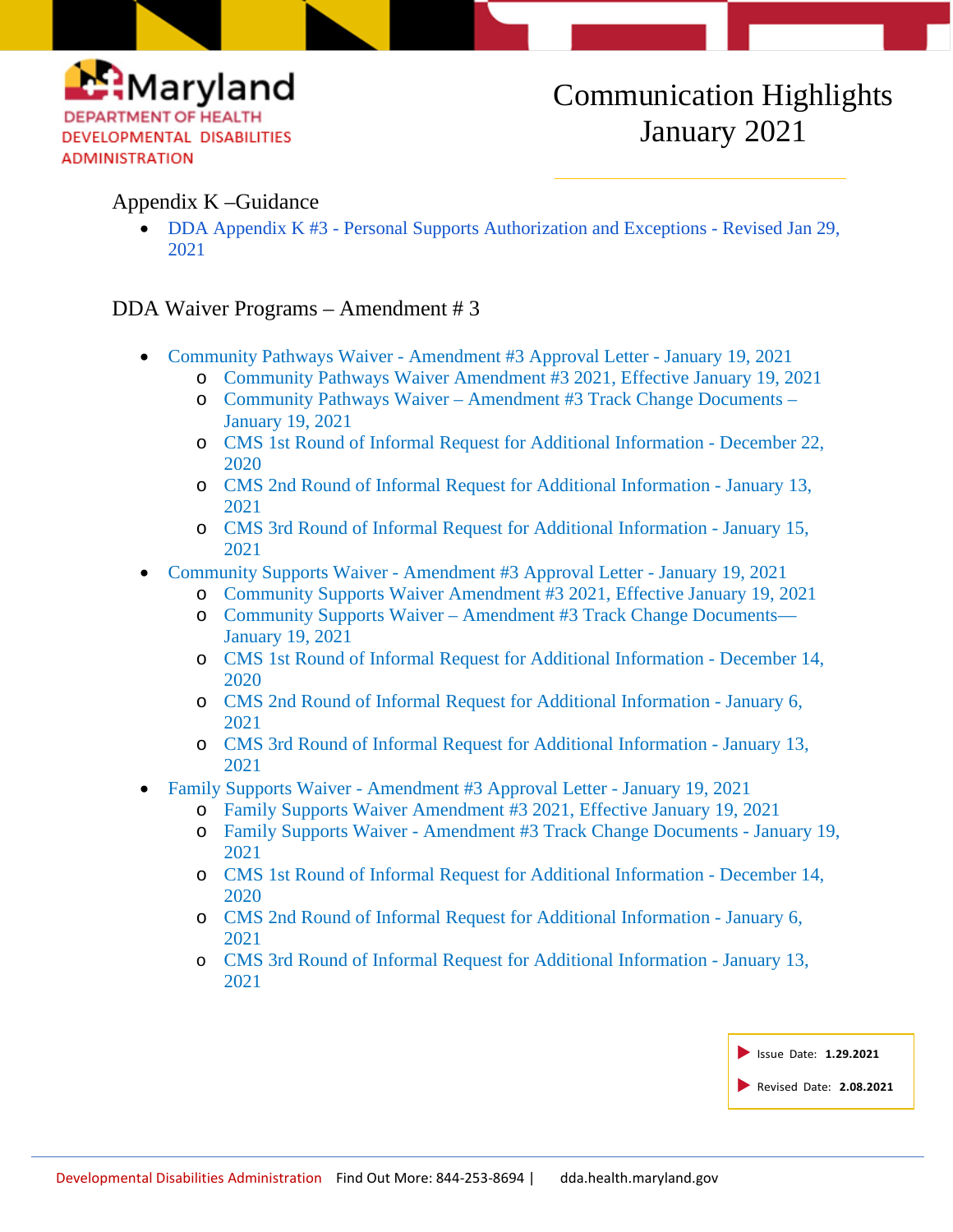

#### Employment First

• [Employment First Newsletter –](https://conta.cc/3awdcH2) January 2021

Information for Direct Support Professionals

• [Maryland COVID-19 Crisis Support Program -](https://dda.health.maryland.gov/Documents/COVID%2019%20Documents/Information%20for%20DSP/MIEMSS-BHA%20one%20pager_2021.pdf) January 22, 2021

#### Information for People and Families

• [Community Living in the Era of COVID-19 -](https://dda.health.maryland.gov/Documents/COVID%2019%20Documents/Information%20for%20People%20and%20Families/1.14.21/NCAPPS_CommunityLiving_PandemicLifeBlog_Final.pdf) January 14, 2021

#### LTSSMaryland

• [LTSSMaryland Rates 1.1.2021](https://dda.health.maryland.gov/Documents/LTSS%20Page/LTSS%20Rate%20Chart%20010121v2.zip)

#### Person-Centered Planning

- [Person-Centered Plan Development and Authorization SOP –](https://dda.health.maryland.gov/Documents/Person-Centered%20Planning/1.29.21/DDA%20-%20PCP%20Development%20and%20Authorization%20-%20Revised%20Jan%2029%202021.pdf) Revised January 29, 2021
- The Self-Directed Person-Centered Plan: Process, Rates, and COLA for Coordinators of [Community Services and Providers Webinar –](https://youtu.be/85IJBNeP87M) January 26, 2021
	- o [The Self-Directed Person-Centered Plan: Process, Rates, and COLA for](https://dda.health.maryland.gov/Documents/Person-Centered%20Planning/1.27.21/DDA%20Webinar%20-%20Self-Directed%20Person-Centered%20Plan%20Budgets%20Jan%2026th%20and%2027th%202021%20-%20Final.pdf)  [Coordinators of Community Services and Providers PowerPoint –](https://dda.health.maryland.gov/Documents/Person-Centered%20Planning/1.27.21/DDA%20Webinar%20-%20Self-Directed%20Person-Centered%20Plan%20Budgets%20Jan%2026th%20and%2027th%202021%20-%20Final.pdf) January 26, [2021](https://dda.health.maryland.gov/Documents/Person-Centered%20Planning/1.27.21/DDA%20Webinar%20-%20Self-Directed%20Person-Centered%20Plan%20Budgets%20Jan%2026th%20and%2027th%202021%20-%20Final.pdf)
- [The Self-Directed Person-Centered Plan: Process, Rates, and COLA for Participants and](https://www.youtube.com/watch?v=RmdqLF2rSpQ&feature=youtu.be)  [Families Webinar –](https://www.youtube.com/watch?v=RmdqLF2rSpQ&feature=youtu.be) January 20, 2021
	- o [The Self-Directed Person-Centered Plan: Process, Rates, and COLA for](https://dda.health.maryland.gov/Documents/Person-Centered%20Planning/1.22.21/The%20Self%20Directed%20Person%20Centered%20Plan%20Process%20Rates%20and%20COLA%20for%20Participants%20and%20Families%20FINAL%201.20.2021.pdf)  [Participants and Families PowerPoint –](https://dda.health.maryland.gov/Documents/Person-Centered%20Planning/1.22.21/The%20Self%20Directed%20Person%20Centered%20Plan%20Process%20Rates%20and%20COLA%20for%20Participants%20and%20Families%20FINAL%201.20.2021.pdf) January 20, 2021
- At a Glance [Detailed Service Authorization Tool \(DSAT\)](https://dda.health.maryland.gov/Documents/Person-Centered%20Planning/1.21.21/At%20A%20Glance%20-%20DSAT%201-22-2021.pdf)
- [Detailed Service Authorization Tool \(DSAT\) Form -](https://dda.health.maryland.gov/Documents/Person-Centered%20Planning/1.21.21/DetailedServiceAuthorizationTool_Revised%201222021.zip) Revised Jan 22, 2021

#### PolicyStat

- [Community Living--Group Home, effective February 15, 2021](https://dhmh.policystat.com/policy/9027932/latest/)
- [Organized Health Care Delivery System-](https://dhmh.policystat.com/policy/9005272/latest/?z=eyJpIjogNn0)-Revised, effective February 25, 2021
- [Person-Centered Planning,](https://dhmh.policystat.com/policy/9133788/latest/) effective March 1, 2021

#### School Reopening

• Updated [Maryland School Reopening Guidance-](https://governor.maryland.gov/wp-content/uploads/2021/01/MD-School-Reopening-Guidance.pdf) January 21, 2021

| Issue Date: 1.29.2021 |                         |
|-----------------------|-------------------------|
|                       | Revised Date: 2.08.2021 |